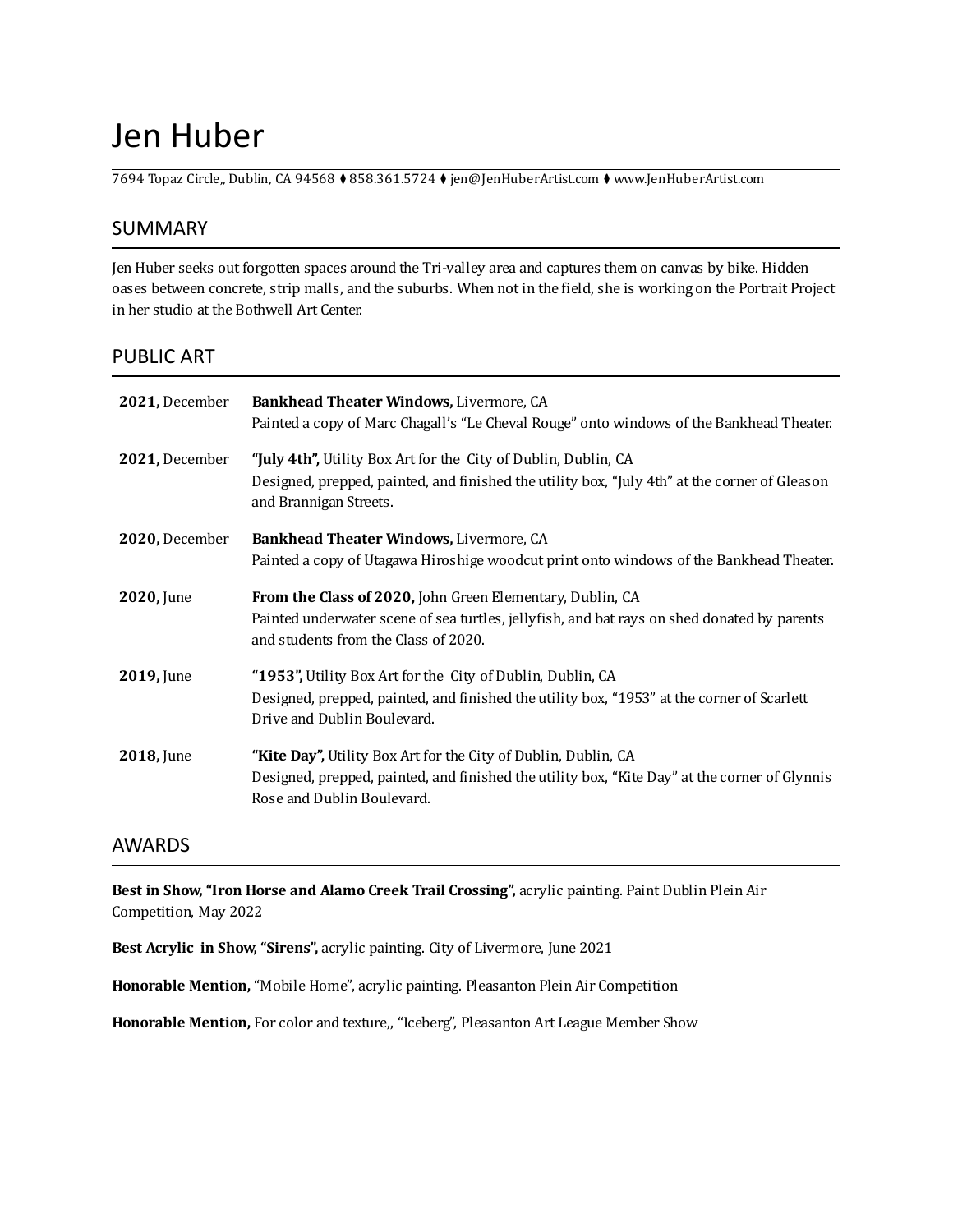# ART SHOWS

| 2022, May 7-8       | LAA Spring Art Show, Bothwell Art Center, Livermore, CA<br>"Canal at Alcosta Blvd.", acrylic painting; "Ironhorse Trail, Danville", acrylic painting;<br>"Alameda County Fair Gate", acrylic painting.                                                |
|---------------------|-------------------------------------------------------------------------------------------------------------------------------------------------------------------------------------------------------------------------------------------------------|
| 2022, May 1         | Paint Dublin, Plein Air Competition, Heritage Park, Dublin, CA<br>Best in Show Award: "Iron Horse and Alamo Creek Trail Crossing", acrylic painting;<br>"Under the 680/580 Interchange", acrylic painting                                             |
| 2022, January       | Pleasanton Art League Member's Show, Museum on Main, Pleasanton, CA<br>"Naval Assault", acrylic painting; "Fly Over", acrylic painting; "Sharks in the Fast Lane",<br>acrylic painting.                                                               |
| 2022, January       | Double Take: Art & Literature Side by Side, Bankhead Theater, Livermore, CA<br>"It Still Surprises Me", acrylic painting; "Eucalyptus", acrylic painting; "128,001 to<br>Zero", acrylic painting (also the cover art for the book based on the show). |
| 2021, November      | Member's Show, Harrington Gallery, Firehouse Art Center, Pleasanton, CA<br>"Racing the Fog", watercolor                                                                                                                                               |
| 2021, October       | Scary Art Show, The Frame Company, Dublin, CA<br>"She's Alone", acrylic on Canvas; "Searching Barefoot", acrylic on Canvas; "Self Portrait<br>as Mind Flayer", acrylic on Canvas; "Peril", acrylic on Canvas                                          |
| 2021, September     | Paint Pleasanton Plein Air Competition, Museum on Main, Plesanton, CA<br>Honorable Mention Award, "Mobile Home", acrylic painting; "Alameda County<br>Fairgrounds Gate", acrylic painting                                                             |
| <b>2021, August</b> | DAC watercolor Show, The Frame Company, Dublin, CA<br>"Racing the Fog", watercolor; "Gliding", watercolor; "Milpitas 2040", watercolor                                                                                                                |
| 2021, June          | Late Spring Fall Art Show, Bothwell Art Center, Livermore, CA<br>Best acrylic Painting by City of Livermore Award, "Sirens", acrylic on Canvas,<br>"Diving with Plesiosaurs", acrylic on Canvas; "Unexpected Visitor", acrylic on Canvas              |
| 2021, May-June      | Fresh Works X, Harrington Gallery, Firehouse Art Center, Pleasanton, CA<br>"Tilden at 12", acrylic on canvas.; "After the Flood", acrylic on canvas.                                                                                                  |
| 2021, April         | Scapes, San Francisco Women Artists, San Francisco, CA<br>"View from Brush Peak", acrylic on canvas.                                                                                                                                                  |
| 2020, December      | The Gift of Art, San Francisco Women Artists, San Francisco, CA<br>"The Iceberg", acrylic on canvas, and "The Hummingbird Feeder", acrylic on canvas                                                                                                  |
| 2020, March         | Hidden Figures, San Francisco Women Artists, San Francisco, CA<br>"Sirens", acrylic on canvas.                                                                                                                                                        |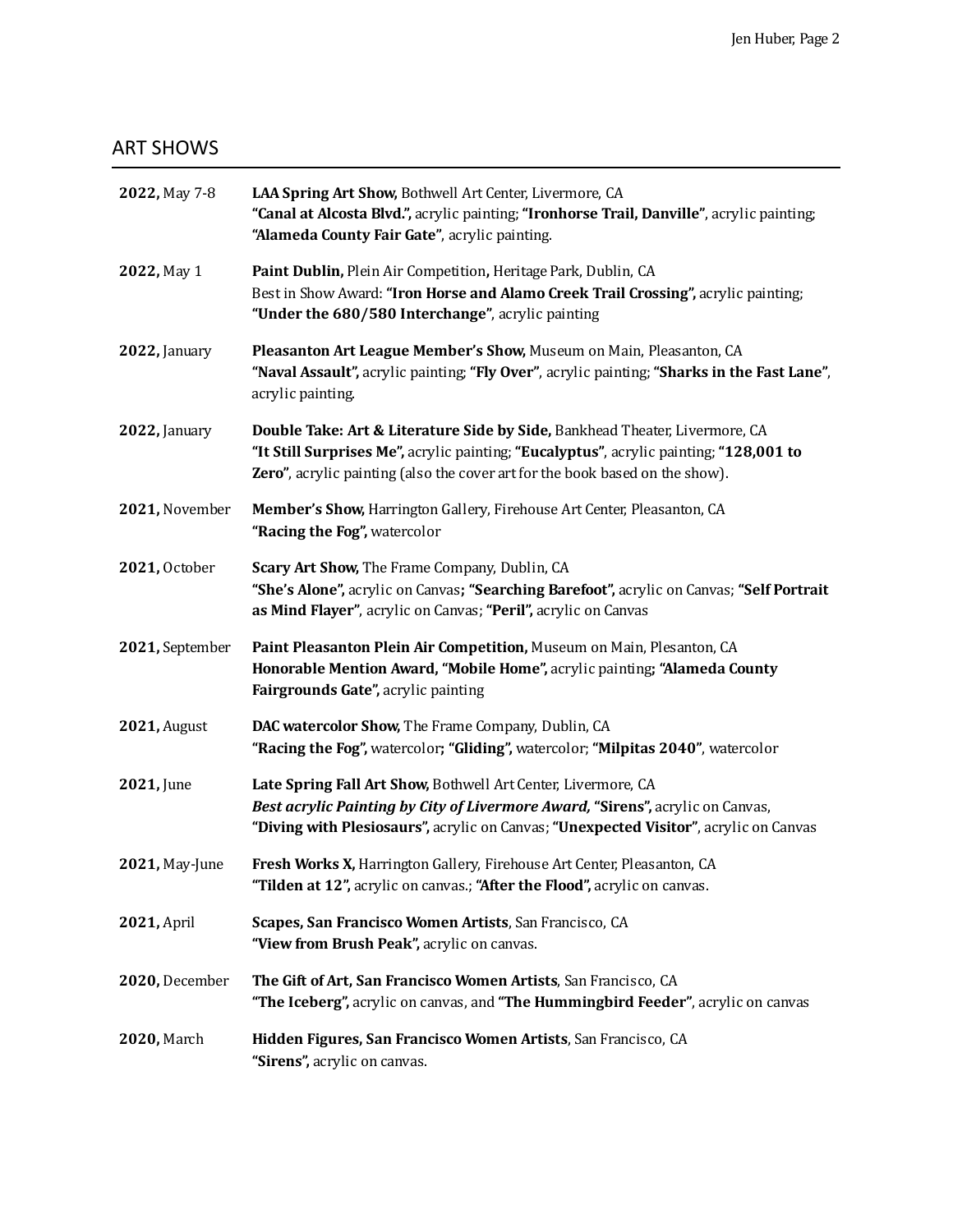| 2019, November | Pleasanton Art League Member Show, Harrington Gallery, Firehouse Arts Center,<br>Pleasanton, CA; "Ironhorse Trail", acrylic on canvas.                                                                                                   |
|----------------|------------------------------------------------------------------------------------------------------------------------------------------------------------------------------------------------------------------------------------------|
| 2019, October  | Pleasanton Art League's Mixed Media Exhibit, Livermore Community Center,<br>Livermore, CA                                                                                                                                                |
|                | "Swimming with Liopleurodon", watercolor, acrylic, ink, and mixed media<br>"The Butterfly Effect", watercolor, acrylic, ink, and mixed media                                                                                             |
| 2018, November | Pleasanton Art League Member Show, Awarded Honorable Mention for Color and<br>Texture, Harrington Gallery, Firehouse Arts Center, Pleasanton, CA<br>"The Iceberg", acrylic on canvas.                                                    |
| 2018, October  | Pleasanton Art League's Mixed Media Exhibit, Livermore Community Center,<br>Livermore, CA<br>"Coffee", watercolor, acrylic, ink, and mixed media<br>"Livermore", watercolor, acrylic, ink, and mixed media                               |
| 2017, October  | Pleasanton Art League's Mixed Media Exhibit, Livermore Community Center,<br>Livermore, CA<br>"Water, Coffee, Wine", watercolor, acrylic, ink, wine and coffee.                                                                           |
| 2015, June     | <b>Fresh Works, Firehouse Arts Center, Pleasanton, CA</b><br>"Winter Morning in Dublin" acrylic on Canvas                                                                                                                                |
| 2013           | Urban Landscapes, Lisa Coscino Gallery, Pacific Grove, CA<br>Four oil on canvas paintings depicting urban life in Baltimore, MD, from the artist's current<br>residence, including MacDonald's, Target, and a 7-11 gas station at night. |

# INSTRUCTION

| 2021-Present | <b>Bothwell Art Center, Instructor, Summer &amp; Spring Art Camps</b>                                                                                                                                                                                                                        |
|--------------|----------------------------------------------------------------------------------------------------------------------------------------------------------------------------------------------------------------------------------------------------------------------------------------------|
| 2016-2018    | <b>Splash of Art, Fallon Middle School, Dublin, CA</b>                                                                                                                                                                                                                                       |
|              | Inspired by Art In Action, wrote curriculum, purchased supplies, and led after school Art<br>classes for middle school students at cost of supplies only. Covered a range of styles,<br>media, and cultures throughout the year.                                                             |
| 2016-2018    | <b>Painting Parties.</b> Led groups of adults in light-hearted but instructional courses using<br>acrylic paint on canvas for entertainment in homes.                                                                                                                                        |
| 2015-16      | Art In Action, Dougherty Elementary School, Dublin, CA<br>Taught 4th and 5th grade students following the Art In Action curriculum combining Art<br>History and 2-hour projects. Worked as a team with other parents to provide consistent,<br>quality instruction with minimal supervision. |